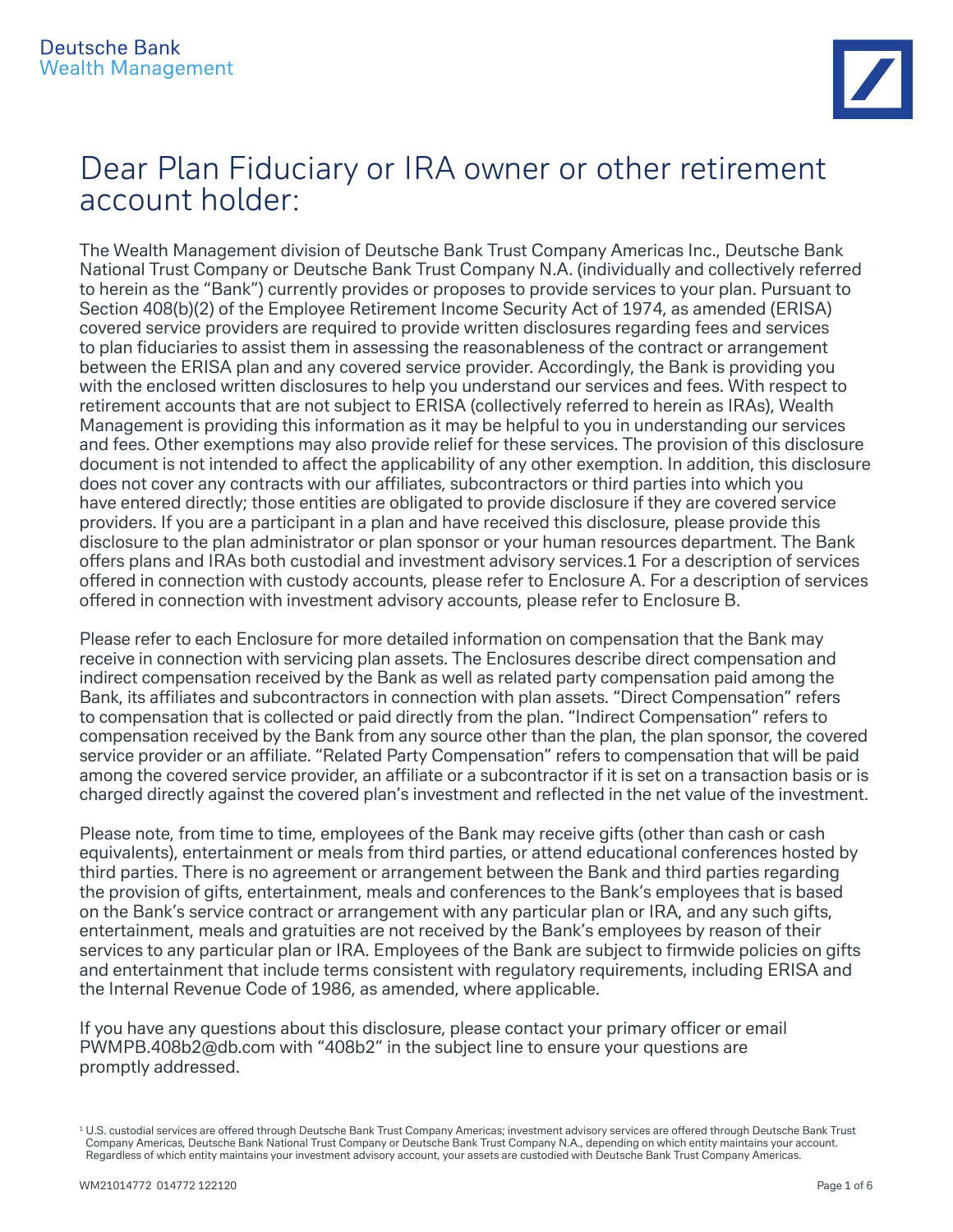# Deutsche Bank Trust Company Americas Deutsche Bank Trust Company N.A Deutsche Bank National Trust Company2

# Enclosure A Custodial Services

As Custodian, the Bank will hold and safekeep the securities, cash or other financial assets as described in your Worldwide Custody Account Agreement. The Bank does not act as a fiduciary with respect to your account under either ERISA or the Investment Advisers Act of 1940, as amended.

# Direct Compensation

The Bank charges a monthly fee at the effective rate on the Bank's fee schedule or as agreed upon in a separate writing signed by you and the Bank. The Bank's fee will be based on the sum of the cash and the market value of the assets in your account as of the end of the prior month. Unless otherwise agreed upon in writing, the Bank's fee will be payable monthly in arrears. The Bank will also be entitled to receive applicable transaction fees in addition to the monthly fee, as disclosed below. The Bank does not charge a fee for covering overdrafts and unsecured debits. The cost of any such overdrafts is borne by the Bank. For purposes of calculating Custody fees, Custody does not take into consideration retirement assets held in other products (e.g. investment advisory, brokerage, etc.) in pricing the custody accounts.

#### Payment of Fee

The Bank will deduct its fees and expenses from the cash portion of your Account unless otherwise agreed upon in writing signed by you and the Bank.

If you select our affiliated broker to execute a trade, your account will pay commissions to that broker which vary depending on the size and type of the trade, the size and type of your account, and the market (e.g. domestic, international, emerging market). Please see below for more information on commission ranges that may be charged.

The Bank may charge transaction fees for services such as gifts processing and additional copies of statements, etc., which are described below.

| Transactions purchase, sale, receipt, delivery, redemption                                | Up to \$30 per USD transaction                                                                                                 |
|-------------------------------------------------------------------------------------------|--------------------------------------------------------------------------------------------------------------------------------|
| Remittances (in excess of 1 per month)                                                    | Up to $$30$                                                                                                                    |
| Accommodation Trade Services (through Deutsche Bank<br>Securities Inc.) at Client request | For equity trades, between \$.03 and \$.25 per share with a<br>\$25 minimum per trade. For fixed income, up to \$50 per trade. |
| Tax Services (domestic tax summary report)                                                | Up to \$150                                                                                                                    |
| Gifts (processing each gift of securities)                                                | Up to $$50$                                                                                                                    |
| Statements (additional recipients, in excess of two<br>per month)                         | Up to \$250 per annum                                                                                                          |

<sup>&</sup>lt;sup>2</sup> These entities are individually and collectively referred to herein as "the Bank." Custodial services are offered through Deutsche Bank Trust Company Americas; Investment Advisory services are offered through Deutsche Bank Trust Company Americas, Deutsche Bank National Trust Company or Deutsche Bank Trust Company N.A., depending on which entity maintains your account. Regardless of which entity maintains your investment advisory account, your assets are custodied with Deutsche Bank Trust Company Americas.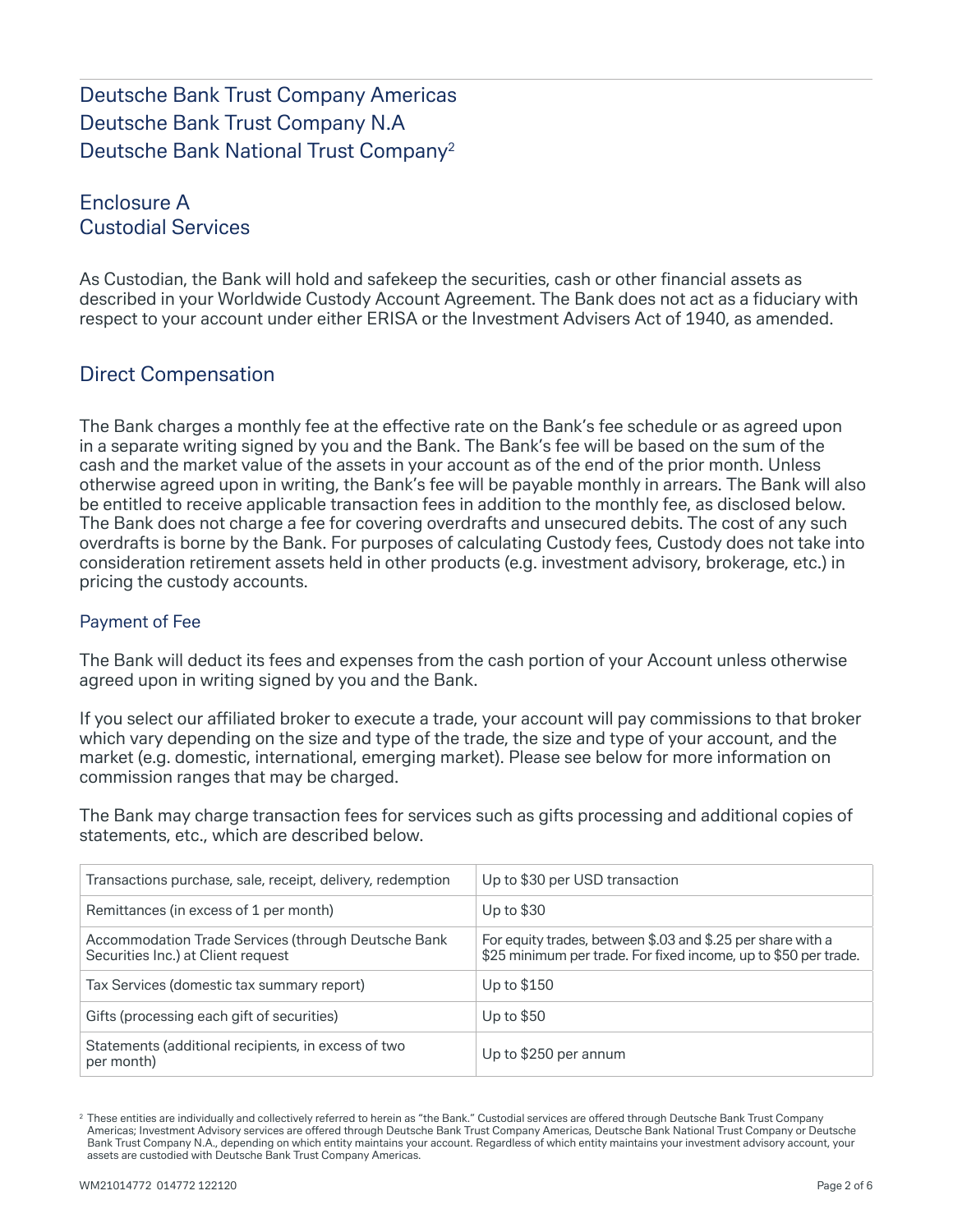# Indirect Compensation

#### Mutual Funds and Money Market Funds

For custody accounts that utilize proprietary money market or mutual funds, the Bank may receive a payment from the fund advisor pursuant to an intercompany agreement with the affiliate, as described below. These fees are also described in the prospectus for each fund as a percentage range of the value of the assets. You may find the prospectus on the fund's website and the fee disclosure in the fee section of the prospectus, as may be amended from time to time by such fund's statement of additional information. The fees are in connection with the Bank's provision of the following services: distribution of shares, relationship management, distribution of prospectus and proxy material, distribution of other shareholder material and other similar services. For some affiliated funds, the Bank may receive revenue sharing in connection with proprietary money market and mutual funds. The amounts are received from Bank affiliates in amounts of between 50% and 70% of the net management fee after waivers. The Bank may also receive administrative service fees and omnibus fees of up to 0.25 %. For advisory accounts, the Bank will comply with PTE 77-4.

Pursuant to Regulation R, the Bank may accept accommodation trades from custody accounts and execute the trades through its affiliated broker/dealer, Deutsche Bank Securities Inc. ("DBSI"). When DBSI executes trades through its Global Markets division, Global Markets may receive payment for order flow, as disclosed below in "Related Party Compensation and Additional Service Fees". These payments may be pursuant to agreement between DBSI and the applicable exchange or trading facility. The facilities that pay for order flow are disclosed in DBSI's Form 606 that appears under DBSI's name at https://vrs.vista-one-solutions.com/sec606rule.aspx. DBSI or its affiliates may have ownership or other interests in trading systems. Any such interest may become more valuable as a result of the use of such system or, if permissible under applicable law, there may be additional benefits received by DBSI or its affiliates pursuant to a shareholders, partners or similar agreement.

## Related Party Compensation and Additional Service Fees

The Bank pays State Street Bank and Trust Company (State Street) pursuant to a sub-custody agreement and Fidelity National Information Services, Inc (FIS), pursuant to an Investment Administrative Services Agreement (Service Providers). State Street charges both an asset based fee on all foreign securities as well as transaction fees for each transaction. FIS charges a fee based on all assets, separate charges per transaction and a flat dollar per account charge (which varies based upon the size of the account). These fees are not passed along to you and do not affect the value of your account. For transaction-based service charges, the fees we pay State Street and FIS vary based on the product/service performed (e.g., clearance, execution and/or settlement) and the size and nature of the transaction (e.g., equities, fixed income, domestic or foreign, ETFs, options, wire transfers, free receipts/deliveries, automated or manual transactions). These fees range from \$2 to \$20 per service for domestic transactions and up to \$250 per service for foreign transactions. In addition, there is a fixed transaction charge of \$2.50 per transaction. The Bank may pay affiliates or third parties for referrals pursuant to an intercompany referral agreement. There may also be book entry transfers among affiliates for intercompany services.

None of these fees are directly passed along to you.

For accommodation trades, the Bank executes those transactions through its affiliated broker/dealer, Deutsche Bank Securities Inc. (DBSI), which may receive payment for order flow for such execution, generally as a partial rebate of its costs. The rebate paid to DBSI for trades in securities may be up to \$0.0040 per executed share for stock and up to \$0.70 per executed contract for listed options. For additional information, please refer to DBSI's form 606 and https://vrs.vista-one-solutions.com/sec606rule.aspx. DBSI or its affiliates may have ownership or other interests in trading systems. Any such interest may become more valuable as a result of the use of such system or, if permissible under applicable law, there may be additional benefits received by DBSI or its affiliates pursuant to a shareholders', partners' or similar agreement.

We may engage Service Providers to provide other services, in which instances we are charged accordingly.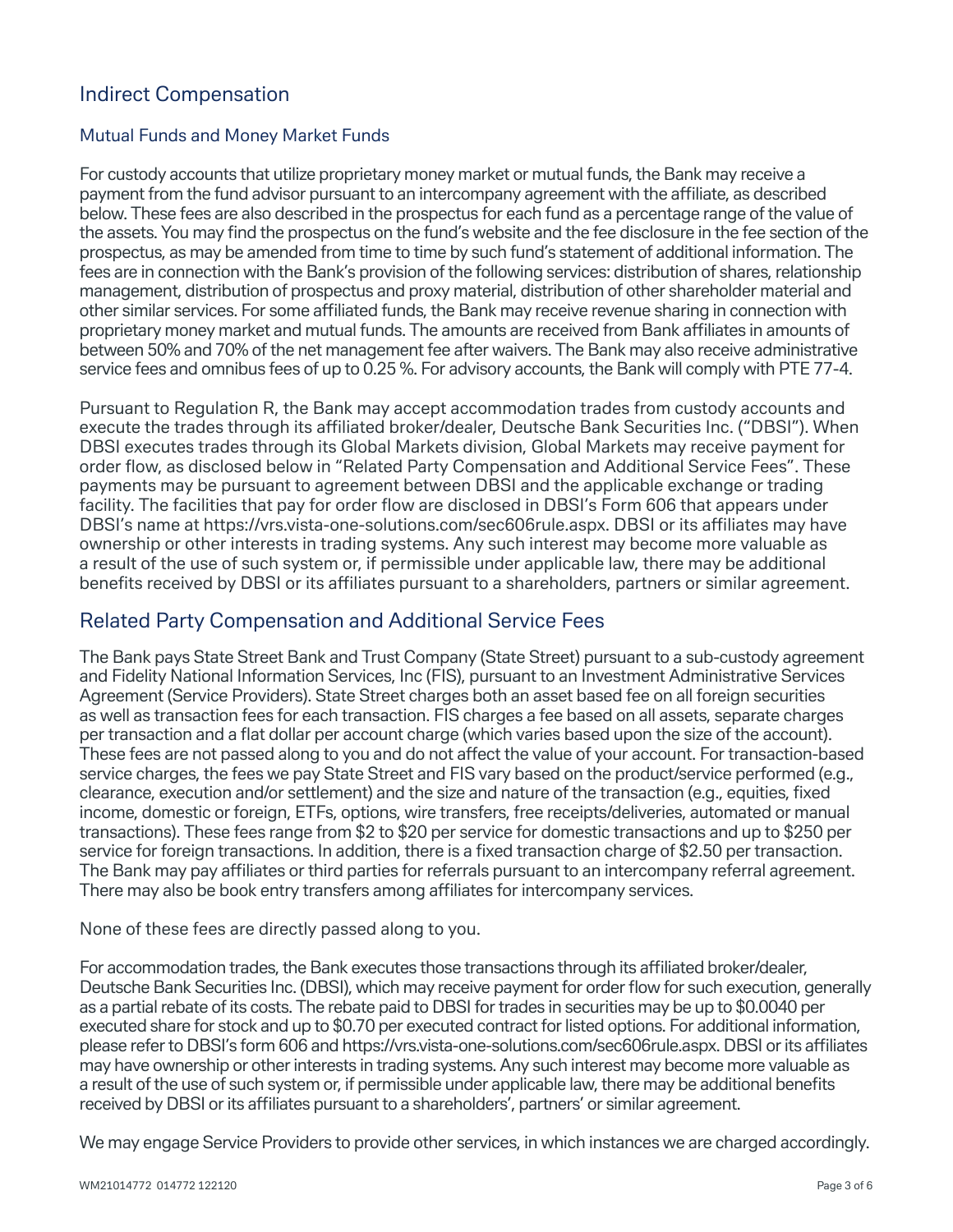# **Termination**

There is no charge for termination of an account. The Bank's fees will be limited to fees accrued through the later of the effective date of termination or the date of the transfer of the assets in the account.

### Referrals

If an affiliate or third party has referred you to the Bank, the Bank may pay a referral fee of between 5% and 50% of the fees paid to such other party.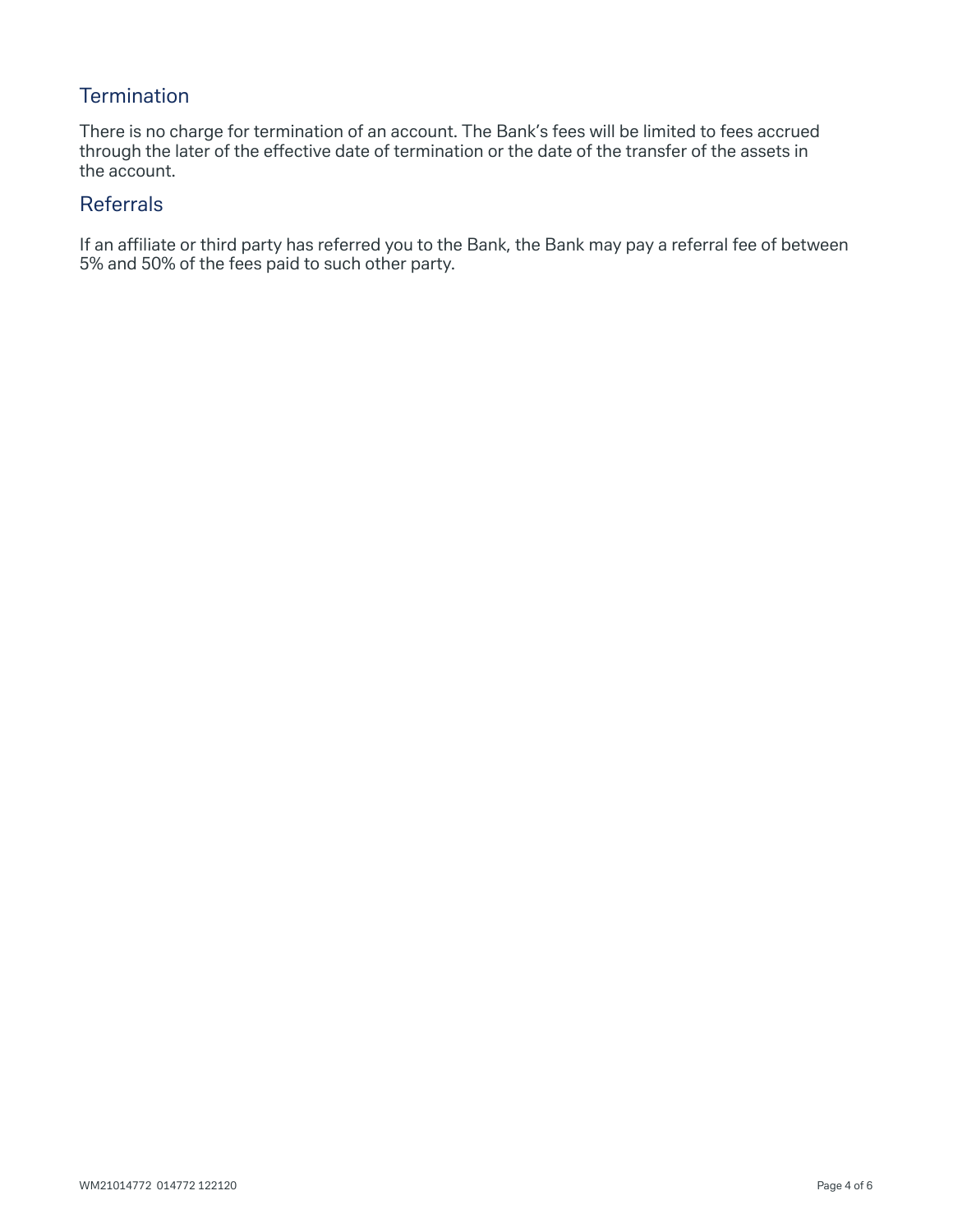# Enclosure B Investment Advisory Services

If your plan has engaged the Bank to provide investment advisory services, we will hold and safekeep your account assets and provide investment management services to your account assets in the manner you select in the Investment Management Agreement. The Bank acts as a fiduciary under ERISA with respect to the advisory services. The Bank does not act as a fiduciary under the Investment Advisers Act of 1940, as amended, because of an exemption in that law for banks.

## Direct Compensation

The Bank charges a monthly fee, which will be a percentage of the value of your account assets as set forth below. Unless otherwise agreed upon in writing, the Bank's fee will be payable monthly in arrears. Your first partial month fee will be waived. The Bank does not charge a fee for covering overdrafts and unsecured debits. The cost of any such overdrafts is borne by the Bank. Please note, your ERISA or IRA account balances will not be taken into consideration when pricing your non-retirement accounts and no discounts will be applied to your retirement accounts. Investment Advisory Services does not take into consideration ERISA or IRA assets held in other products (Custody, DBSI, etc.) in pricing the investment advisory accounts.

#### Equity and Balanced Accounts

Direct Compensation: The Bank generally charges an advisory fee of between 0.45% and 1.20% of the value of assets in the account, depending on the size of the account, as follows: 1.20% on the first \$2 million; 0.85% on the next \$3 million; 0.60% on the next \$5 million; and 0.45% on the balance. The minimum annual fee per relationship is \$24,000. These fees are inclusive of custody service fees.

#### Fixed Income Accounts

Direct Compensation: The Bank generally charges an advisory fee of between 0.25% and 0.50% of the value of assets in the account, depending on the size of the account and the strategy utilized for the account. The minimum annual fee per relationship is \$10,000. These fees are inclusive of custody service fees.

# Related Party Compensation and Additional Service Fees

The Bank pays State Street Bank and Trust Company (State Street) pursuant to a sub-custody agreement and Fidelity National Information Services, Inc (FIS), pursuant to an Investment Administrative Services Agreement (Service Providers). State Street charges both an asset based fee on all foreign securities as well as transaction fees for each transaction. FIS charges a fee based on all assets, separate charges per transaction and a flat dollar per account charge (which varies based upon the size of the account). These fees are not passed along to you and do not affect the value of your account. For transaction-based service charges, the fees we pay State Street and FIS vary based on the product/service performed (e.g., clearance, execution and/or settlement) and the size and nature of the transaction (e.g., equities, fixed income, domestic or foreign, ETFs, options, wire transfers, free receipts/deliveries, automated or manual transactions). These fees range from \$2 to \$20 per service for domestic transactions and up to \$250 per service for foreign transactions. In addition, there is a fixed transaction charge of \$2.50 per transaction. The Bank may pay affiliates or third parties for referrals pursuant to an intercompany referral agreement. There may also be book entry transfers among affiliates for intercompany services.

We may engage Service Providers to provide other services, in which instances we are charged accordingly.